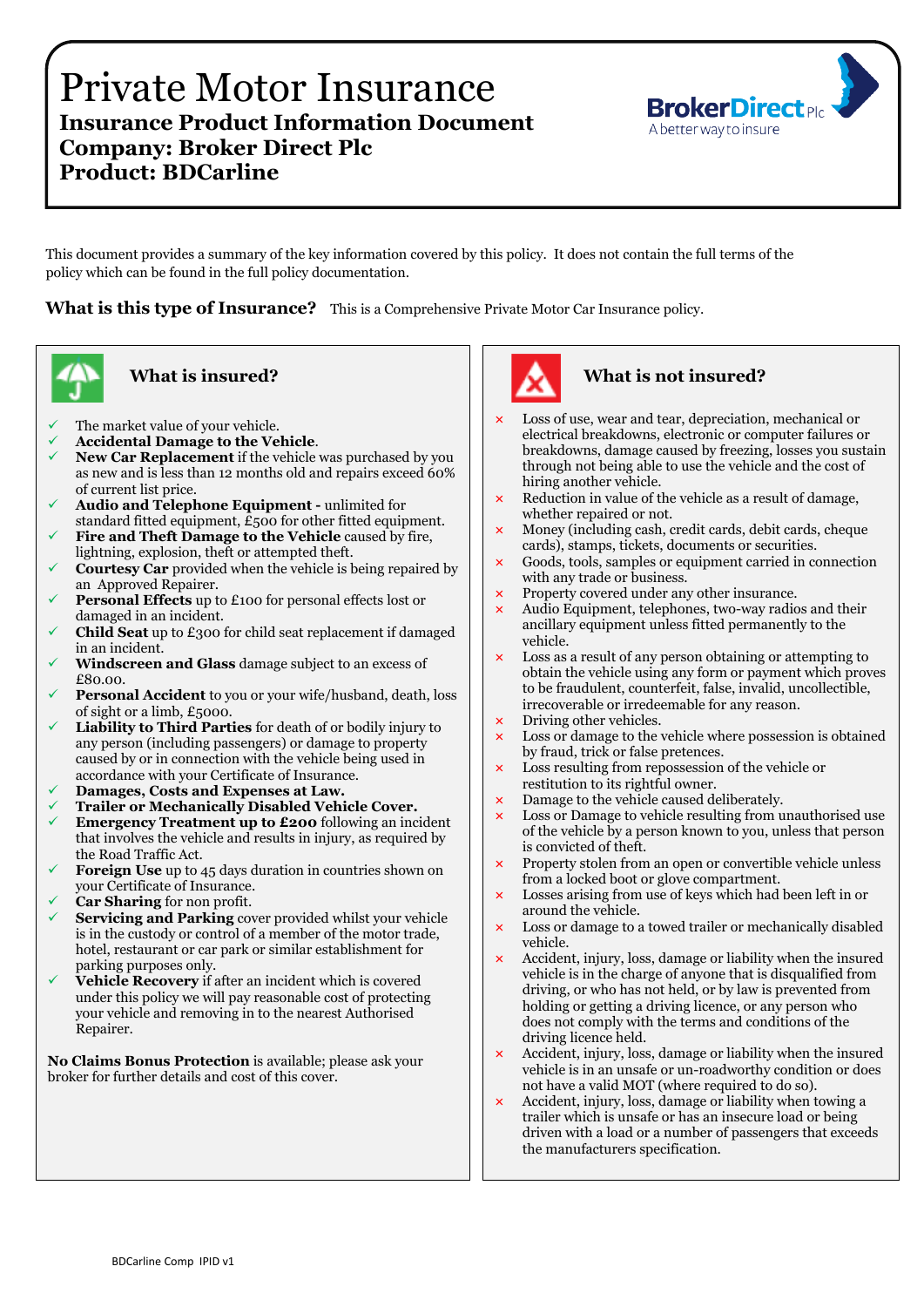

#### **Are there any restrictions on cover?**

We will not pay for claims arising from:

- **!** War, invasion, terrorism or civil war except as necessary to meet the requirements of the Road Traffic Acts.
- **!** Riot or civil commotion outside Great Britain.
- **!** Pressure waves caused by aircraft travelling at the speed of sound or faster. Ionising radiation. Radioactivity, nuclear fuel, nuclear waste or nuclear equipment.
- **!** Earthquake.
- **!** Racing, pacemaking, speed testing, trials or rallies.
- **!** Pollution or contamination unless directly caused by sudden identifiable, unintended and unexpected incidents.
- **!** A contract that says you are liable for something which you would not have been otherwise liable for.
- **!** Decisions made by a Court outside the territorial limits unless we have agreed cover there.
- **!** The vehicle being driven outside of the circumstances defined in your Motor Insurance Certificate or by you or any other person who is not permitted to drive or who does not hold a licence to drive. If a provisional licence holder is not accompanied by a holder of a Full Licence.
- **!** Use in or on restricted areas of airports or military bases.



#### **Where am I covered?**

Great Britain, Northern Ireland, Isle of Man or the Channel Islands (or whilst in transit between ports in this area).



Ξ

## **What are my obligations?**

You are required to:

- Provide honest, accurate and complete information to us or your insurance broker as required.
- Tell us immediately about any changes such as, but not limited to, change of drivers, change of vehicle or modifications to the vehicle, criminal or motoring convictions, change of occupation or where the vehicle will be kept.
- Advise of any incident which may result in a claim as soon as possible by contacting our Claimline and send us immediately any writ, summons, letter or communication which you receive in connection with any incident.
- Your vehicle must be kept in a roadworthy and good condition.
- You must pay your premium and any applicable excesses.



# **When and how should I pay?**

You pay your broker, this may be a one off payment or your broker may be able to arrange credit facilities if required.



### **When does the cover start and end?**

Your policy covers you for 12 months from the date you request your policy to be started. The dates will be shown within your Policy Schedule.



### **How do I cancel the contract?**

You may cancel this policy at any time by telling your broker.

Within the first 14 days – you will be entitled to a pro-rata refund subject to no claims being made in the current period of insurance, subject to a minimum premium of £15.00.

After the first 14 days – you will be entitled to a pro-rata refund subject to no claims being made in the current period less a charge of up to £35.00.

Broker Direct Plc is registered in England. No. 2958427. Registered office: Deakins Park, Deakins Mill Way, Egerton, Bolton, BL7 9RW. Authorised and regulated by the Financial Conduct Authority. Our firm's registration number is 307607. Registrations recorded on www.fca.org.uk. **Underwritten by**: Premier Underwriting Limited for and on behalf of Premier Insurance Company Limited.

Premier Underwriting Limited is registered in England. No. 03760475. Registered Office 37 Commercial Road, Poole, Dorset, BH14 0HU. Authorised and regulated by the Financial Conduct Authority (307164).

Premier Insurance Company Limited registered office is PO Box 1338, First Floor Grand Ocean Plaza, Ocean Village, Gibraltar (registered no. 100875) and it is authorised by the Gibraltar Financial Services Commission and subject to limited regulation by the Financial Conduct Authority and Prudential Regulation Authority. Details about the extent of the regulation by the Financial Conduct Authority and Prudential Regulation Authority are available on request.